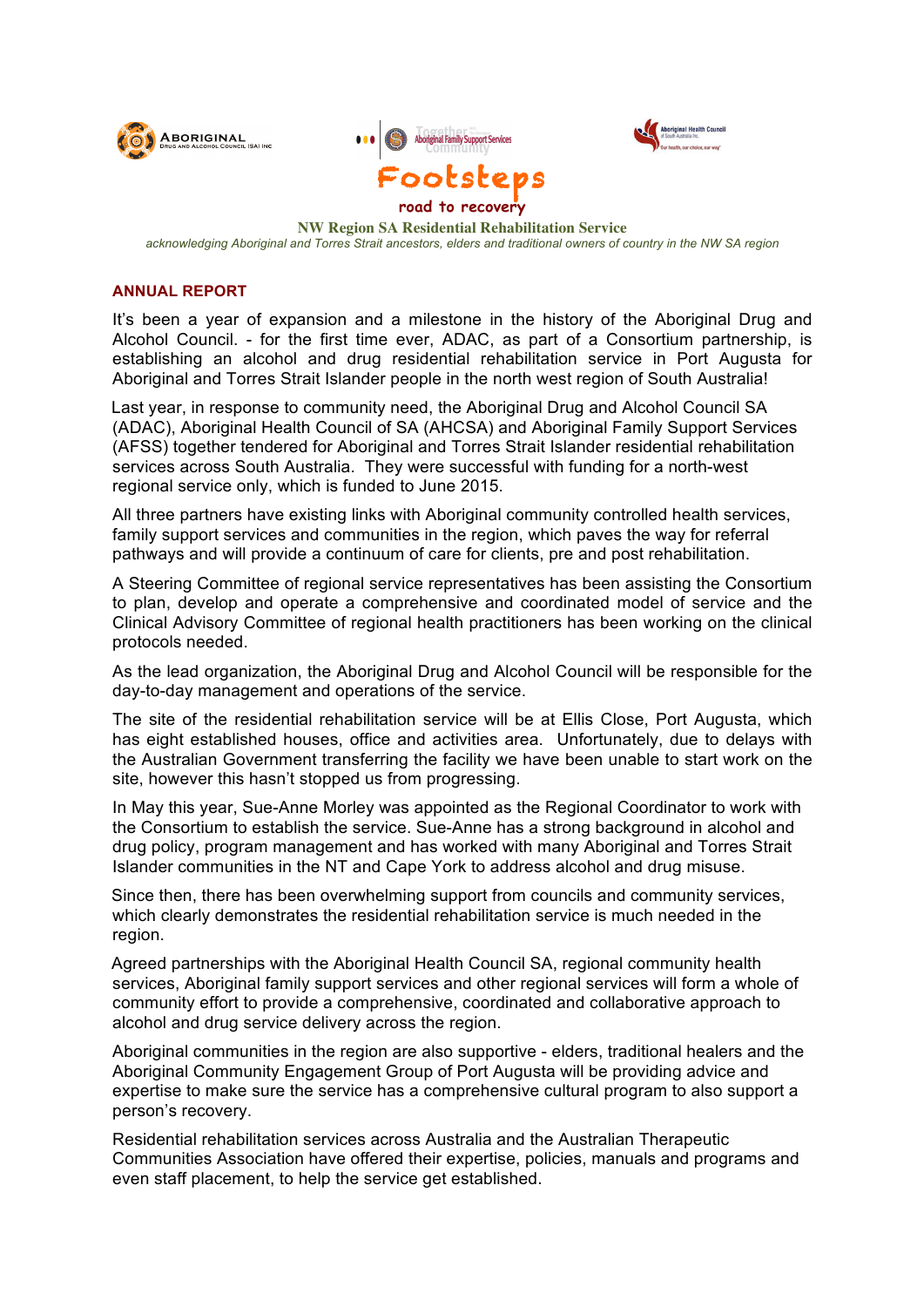ADAC is running a regional competition for a name for the north west region residential rehabilitation service. Hopefully it will be a shorter name than the current one! The successful applicant will win a prize valued to \$1,000.

As the only alcohol and drug residential rehabilitation facility of its kind in the region, the service will operate a therapeutic community model of care, adapted with a culturally appropriate focus and staffed by local Aboriginal and Torres Strait Islander people.

ADAC is a proud employer of Aboriginal and Torres Strait Islander people and regards its human resources, cultural integrity and service partnerships as key components to the success of its services.

### **TARGET GROUP and AREA**

The catchment area for clients coming to the service covers almost 900,000 klms and includes;

|                     | Anangu Pitjantjatjara Yangyantjara | Maralinga Tjarajara Lands + Oak Roxby Downs |              |            |
|---------------------|------------------------------------|---------------------------------------------|--------------|------------|
| Lands + communities |                                    | Valley                                      |              |            |
| <b>Burra</b>        | Eudunda                            | Marree                                      | Penong       | Scottdesco |
| Ceduna              | + 11 Kadina                        | Oodnadatta                                  | Port Augusta | Whyalla    |
| homelands           |                                    |                                             |              |            |
| Coober Pedy         | Konnibba                           | Orroroo                                     | Port Lincoln | Yalata     |
|                     |                                    |                                             |              | Community  |

#### **OUR SERVICES**

The North West Regional Residential Rehabilitation Service will offer a 12-bed short term residential accommodation for men and women and will operate 24 hours a day 7 days a week.

Services will include:

| Community                      | Reconciliation, Advocacy, Education and awareness initiatives,                        |
|--------------------------------|---------------------------------------------------------------------------------------|
|                                | service provider links                                                                |
| Health                         | Assessment, Education and Promotion                                                   |
| <b>Referrals</b>               | Coordinated case management                                                           |
| Counselling                    | A range of therapies suitable for Aboriginal and Torres Strait<br>Islander residents  |
| After care support             | Access to short term accommodation, social supports, re-<br>engagement with community |
| Cultural programs & activities | Utilising traditional healers, elders, cultural mentoring and<br>leadership           |
| Programs and Activities        | Holistic programs and group therapies                                                 |

The therapeutic community consists of individuals with alcohol and drug problems, all supporting each other in changing their attitudes, behaviors and the many aspects of their lives that are not healthy - in a positive nurturing environment. Learning to reconnect with families, communities and culture, as well as education, employment and life skills are also an essential part of the program.

#### **EVALUATION**

The National Drug Research Institute has agreed to evaluate the establishment of the service and will continue to monitor its progress once it is up and running.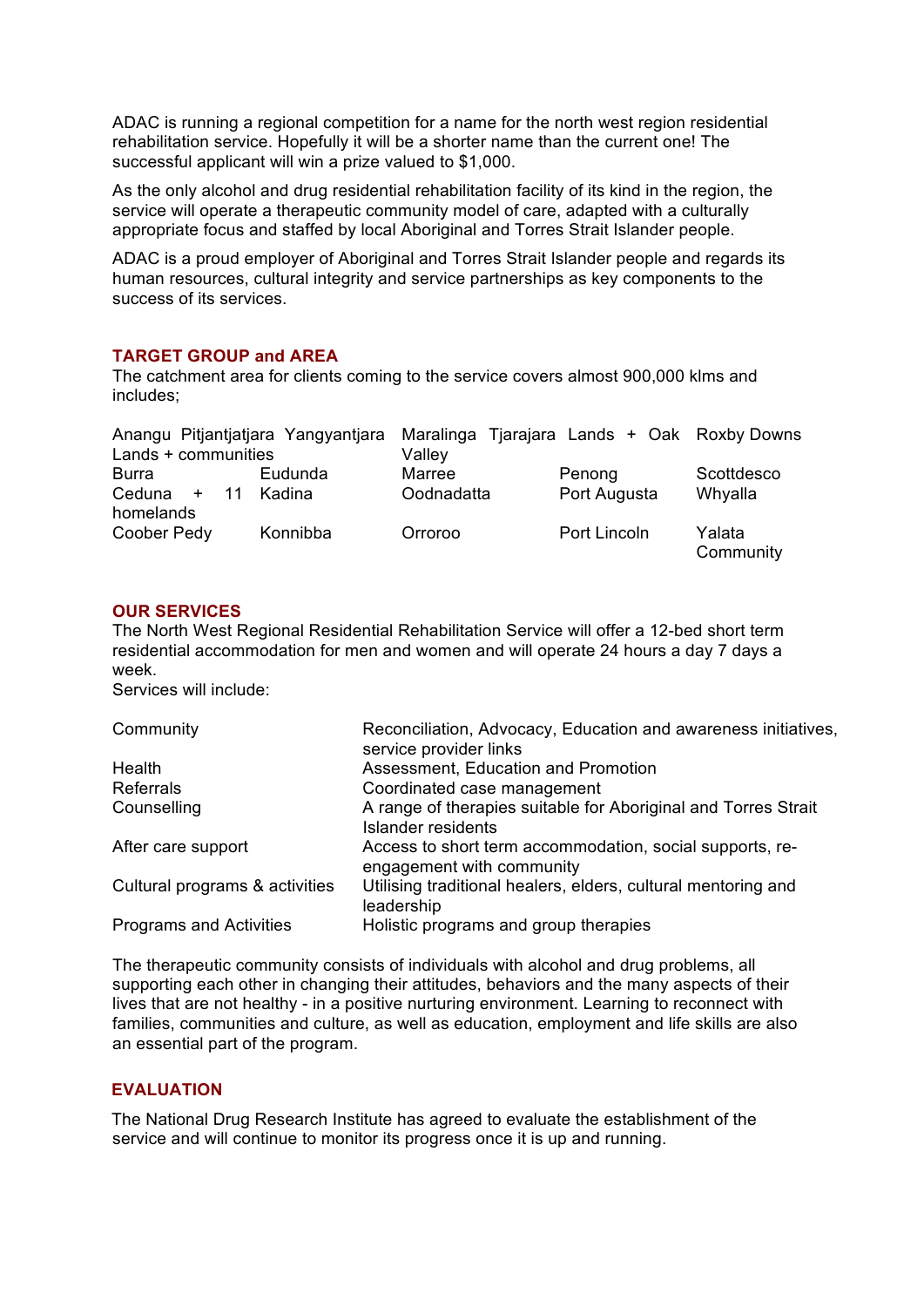This will provide ADAC with valuable feedback on how the service is tracking and whether it is meeting the needs of the community.

#### **MEETING COMMUNITY NEED**

In the process of establishing the residential rehabilitation service, ADAC undertook extensive community consultation across the north west region of South Australia (almost 900,000 square kilometres), and found a number of service gaps in the region to address alcohol and drug misuse.

Because of the size of the area, it was found that the few services available were inaccessible to many who lived in remote areas. There was also an extremely limited number of sobering up shelters, withdrawal units, alcohol and drug education programs, or diversionary activities, with no transport or supported accommodation for those needing alcohol and drug treatment. (see Attachment A,B)

After identifying these gaps, ADAC will be seeking funding to support a comprehensive approach that serves to strengthen and coordinate Aboriginal and Torres Strait Islander community responses to alcohol and drug misuse and provide the best outcomes for the region. The approach will support the residential rehabilitation service and include:

- **(?)** Alcohol and Drug Day Centres
- **(?)** Outreach Alcohol and Drug Services
- **(?)** Cultural Services to address alcohol and drug misuse
- ! Creating Aboriginal and Torres Strait Islander employment opportunities
- $\odot$  Alcohol and drug supported accommodation

If successful, the service model will provide a continuous pathway of support for communities, individuals and families wanting to address alcohol and drug issues.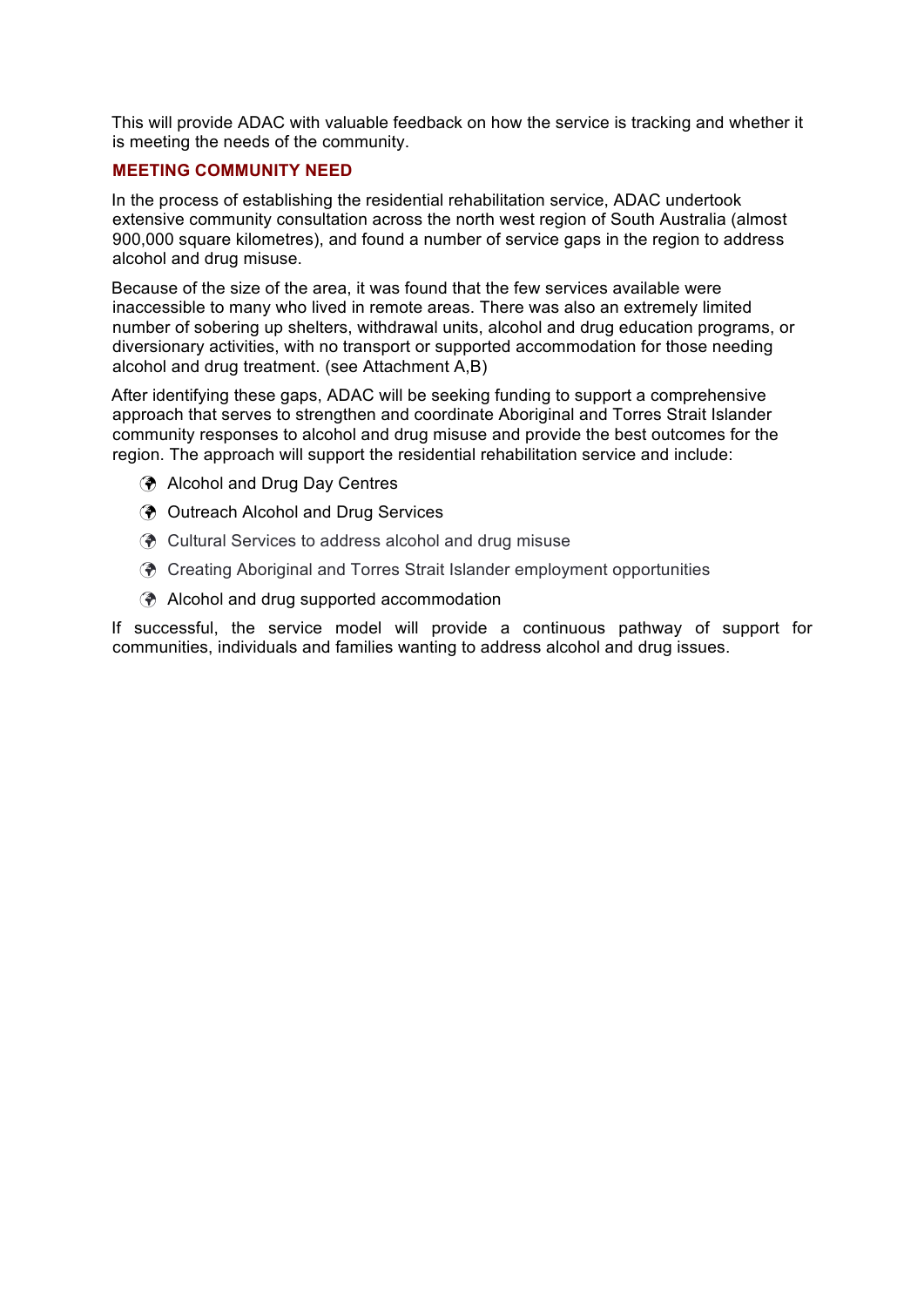# **Identifying Areas of Greatest Need Report National Drug Research Institute**



Map 2: Indigenous-specific alcohol and other drug intervention projects by ABS Indigenous region, 2006-07